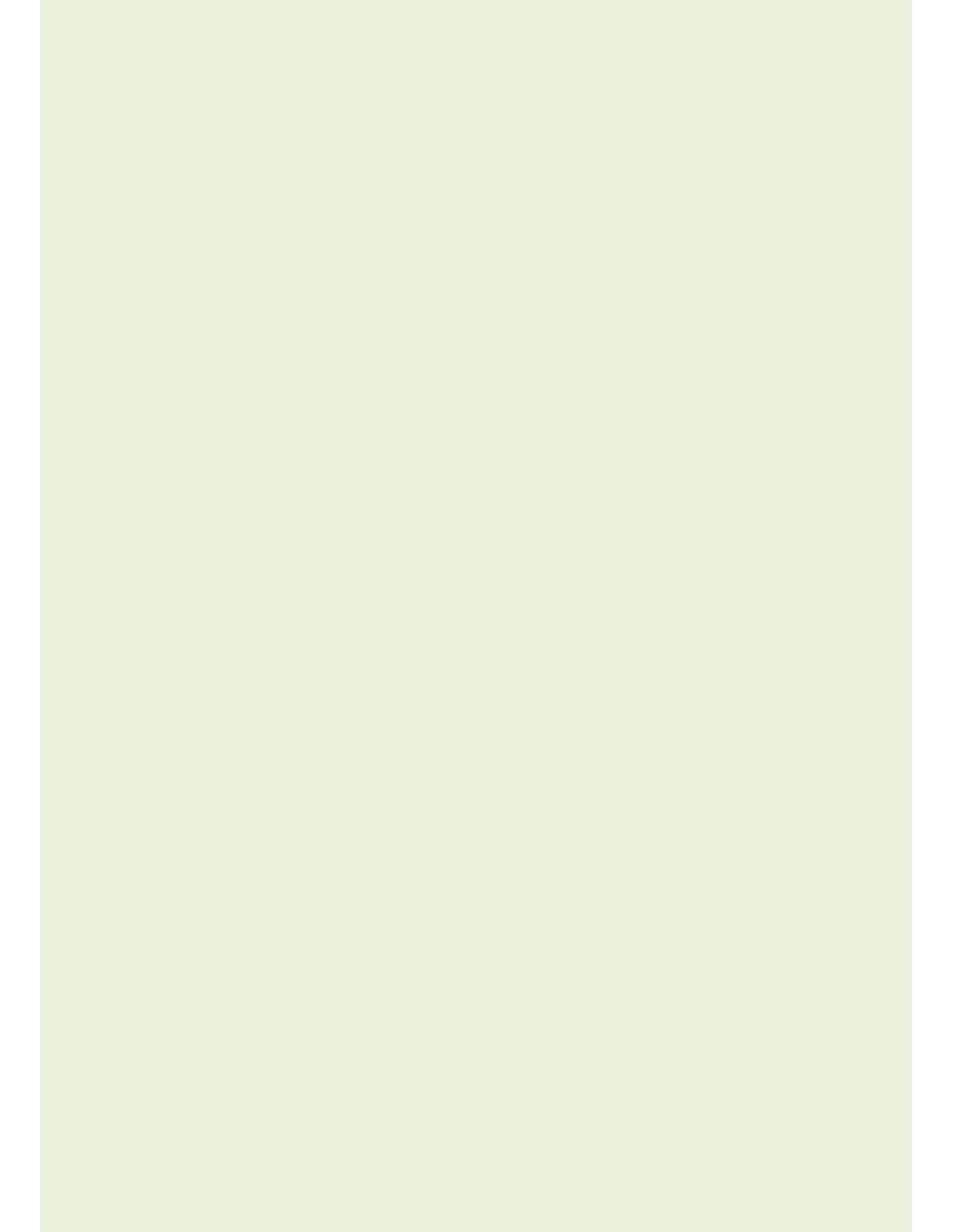| <b>Acronym</b> | <b>Full Form</b>                                    |
|----------------|-----------------------------------------------------|
| <b>APCRDA</b>  | Andhra Pradesh Capital Region Development Authority |
| <b>APLMA</b>   | Andhra Pradesh Land Management Authority            |
| BGF            | <b>Bank Guarantee</b>                               |
| <b>BR</b>      | Brahmananda Reddy                                   |
| CA             | <b>Collecting Agents</b>                            |
| <b>CAG</b>     | <b>Comptroller and Auditor General</b>              |
| <b>CEO</b>     | <b>Chief Executive Officer</b>                      |
| <b>CPWD</b>    | <b>Central Public Works Department</b>              |
| <b>CSR</b>     | <b>Corporate Social Responsibility</b>              |
| <b>CTD</b>     | <b>Commercial Tax Department</b>                    |
| <b>DCTO</b>    | Deputy Commercial Tax Officer                       |
| DFR            | <b>Draft Feasible Report</b>                        |
| <b>DIC</b>     | <b>District Industrial Centre</b>                   |
| <b>DIPC</b>    | <b>District Industrial Promotional Committee</b>    |
| <b>DIPR</b>    | Department of Information and Public Relations      |
| <b>DPC</b> Act | Duties, Powers and Conditions of Service Act        |
| <b>DPR</b>     | <b>Detailed Project Report</b>                      |
| <b>DSAs</b>    | <b>District Sports Authorities</b>                  |
| <b>DSDO</b>    | <b>District Sports Development Officer</b>          |
| <b>EO</b>      | <b>Extension Officer</b>                            |
| EPR            | Employees' Provident Fund                           |
| <b>EPFO</b>    | <b>Employees' Provident Fund Organisation</b>       |
| FC             | <b>Finance Commission</b>                           |
| <b>FPP</b>     | <b>Food Processing Policy</b>                       |
| <b>GLSR</b>    | Ground Level Service Reservoir                      |
| <b>GoAP</b>    | Government of Andhra Pradesh                        |
| GoI            | Government of India                                 |
| <b>GP</b>      | <b>Gram Panchayat</b>                               |
| <b>GVMC</b>    | Greater Visakhapatnam Municipal Corporation         |
| <b>HDPE</b>    | <b>High-Density Polyethylene</b>                    |
| <b>HPC</b>     | <b>High Performance Centre</b>                      |
| <b>IDP</b>     | <b>Industrial Development Policy</b>                |
| $\mathbf{IR}$  | <b>Inspection Report</b>                            |
| <b>JNNURM</b>  | Jawaharlal Nehru National Urban Renewal Mission     |
| <b>KIS</b>     | Khelo-India Scheme                                  |
| KL             | Kilo Litre                                          |
| <b>KVBR</b>    | Kotla Vijaya Bhaskar Reddy                          |
| <b>KVKs</b>    | Kreeda Vikas Kendras                                |
| LB             | Lal Bahadur                                         |